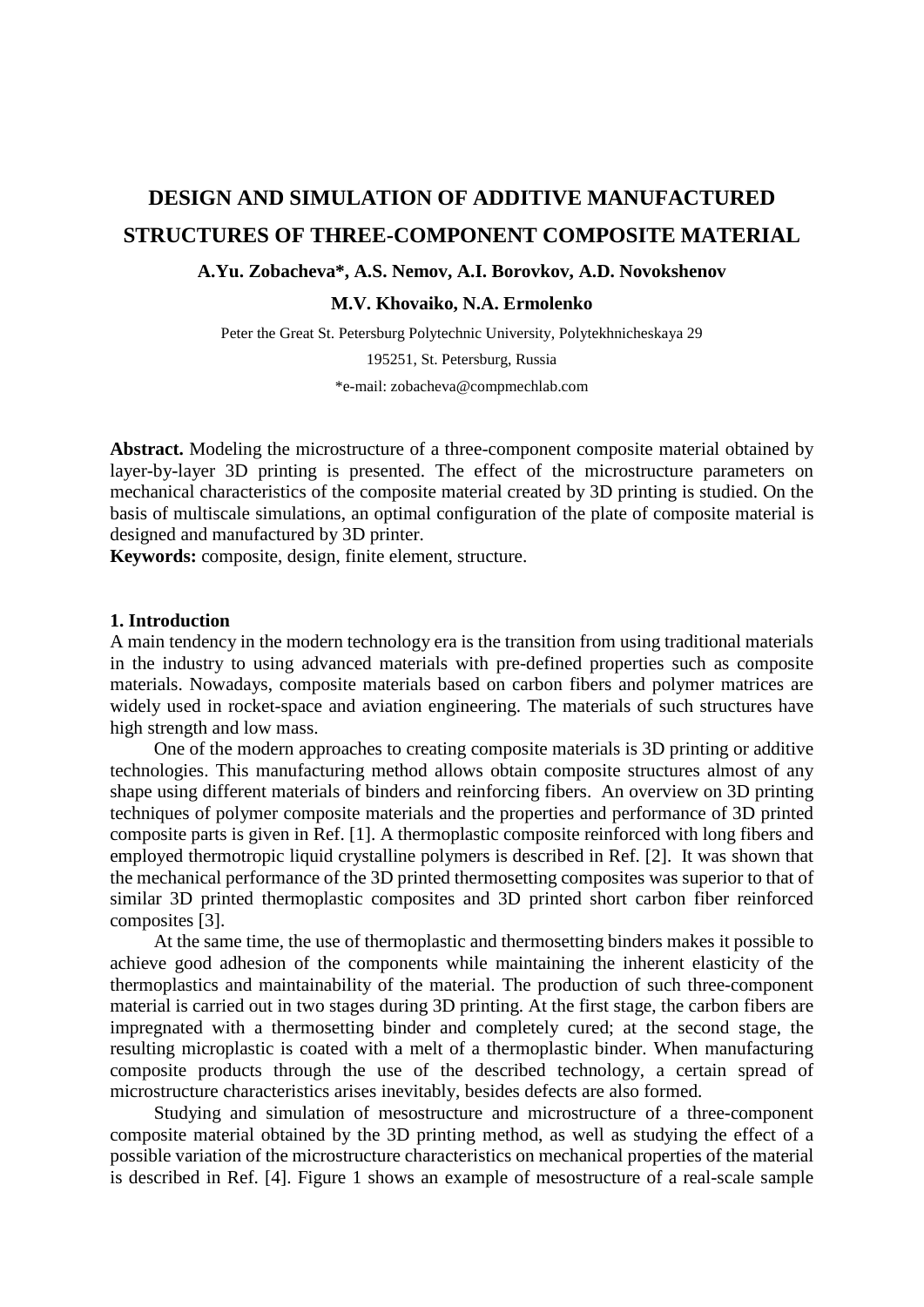manufactured by 3D printer [5]. Finite element (FE) models of the mesostructure we were used to simulate the behavior of composite material. The developed technique of modeling threecomponent composite materials allows also studying large-sized structures of any configuration.



**Fig. 1.** Mesostructure of a three-component material and its FE model.

## **2. Optimization of lattice structures**

Now lattice structures have become widespread in many areas. Their obvious advantage is the light weight and significant cost savings of a material. Application of unidirectional composite materials allows preserve the exceptional strength properties of composites in construction regardless of the loading direction. For this reason, the lattice composite structures are actively used in the aerospace industry.

The goal of this work is the study of the property change of lattice structures of threecomponent composite materials depending on their parameters, as well as the determination of optimal configurations of these structures. During the work, the software of finite element analysis ANSYS and the software modeFRONTIER for solving the tasks of criterion and multicriteria optimization were used.

As an example of lattice structure, we considered construction of a plate type. The lattice structure element has the overall dimensions (200 ± 5) x⋅ (200 ± 5) x⋅ (22 ± 1) mm. A sample of a large-sized lattice structure should have the overall dimensions (1400  $\pm$  5)  $(1400 \pm 5) \cdot (22 \pm 1)$  mm. The initial configuration variants of the plate are shown in Figure 2.



**Fig. 2.** Variants of the initial configuration of a plate.

The following set of optimization parameters is assumed: number of inclined ribs, number of horizontal/vertical ribs, inclination angle of the ribs to the horizontal axis in the plane of the plate, inclination angle of the diagonal ribs to the vertical axis perpendicular to the plate. The problem solution is considered in a 2-criterion formulation. The target functions are: weight of the structure, maximum deflection. Before performing parametric optimization the effect of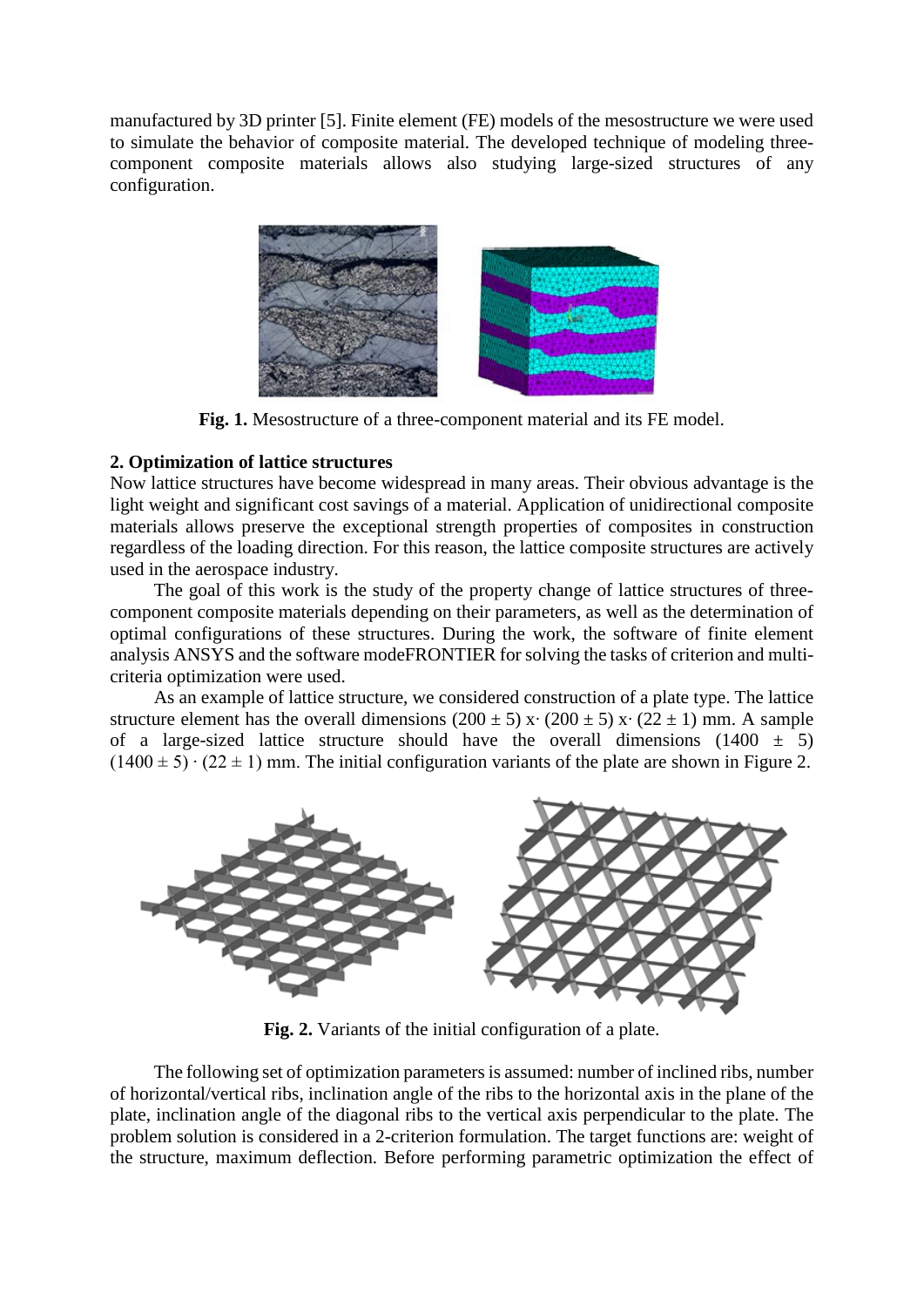each optimization parameter on the target functions is investigated to study the possibility of limiting the parameters and the range of their variation.

In order to determine the initial configuration of the plate, two simplified versions of the structure are considered: with one vertical and one horizontal edge (Fig. 3a) and with two diagonal edges (Fig. 3b). The maximum displacements under the action of a given load are shown in Figure 3 and in Table 1.



**Fig. 3.** Maximum displacement (deflection) of the plate, m.

|                  | Straight | Diagonal |
|------------------|----------|----------|
| Deflection, mm   | 53.11    | 124.01   |
| Plate weight, kg | .34      | J.385    |

Table 1. Results of calculation of a simplified plate configuration.

In the case of the rib diagonal position, the deflection is less than 19%. At the same time, the weight of such design is higher by 11%. It is necessary to investigate the dependence of weight on deflection with the number increase of edges in both constructions. The results of this analysis are shown in Figure 4. From this it follows that the configuration of the plate with diagonal ribs is characterized by a smaller deflection with a smaller weight. It should be noted also that among the designs with inclined edges, the minimum deflection is fixed at the inclination angle of the ribs equal to 45°. Figure 5 shows the dependence of the plate deflection on the slope angle of the edges with a constant weight of the plate. Thus, the configuration of the inclined rib design becomes the basis for further investigation; the angle of ribs being no longer considered as an optimization parameter.

We have considered the addition of straight (horizontal and vertical) edges to the basic construction (with diagonal edges). Figure 6 shows the displacements of the construction with 36 diagonal edges and 16 additional straight edges (a quarter of the construction is shown). The deflection of the structure is 12.80 mm with the weight m = 4 x 0.55317 kg  $\approx$  2.21 kg.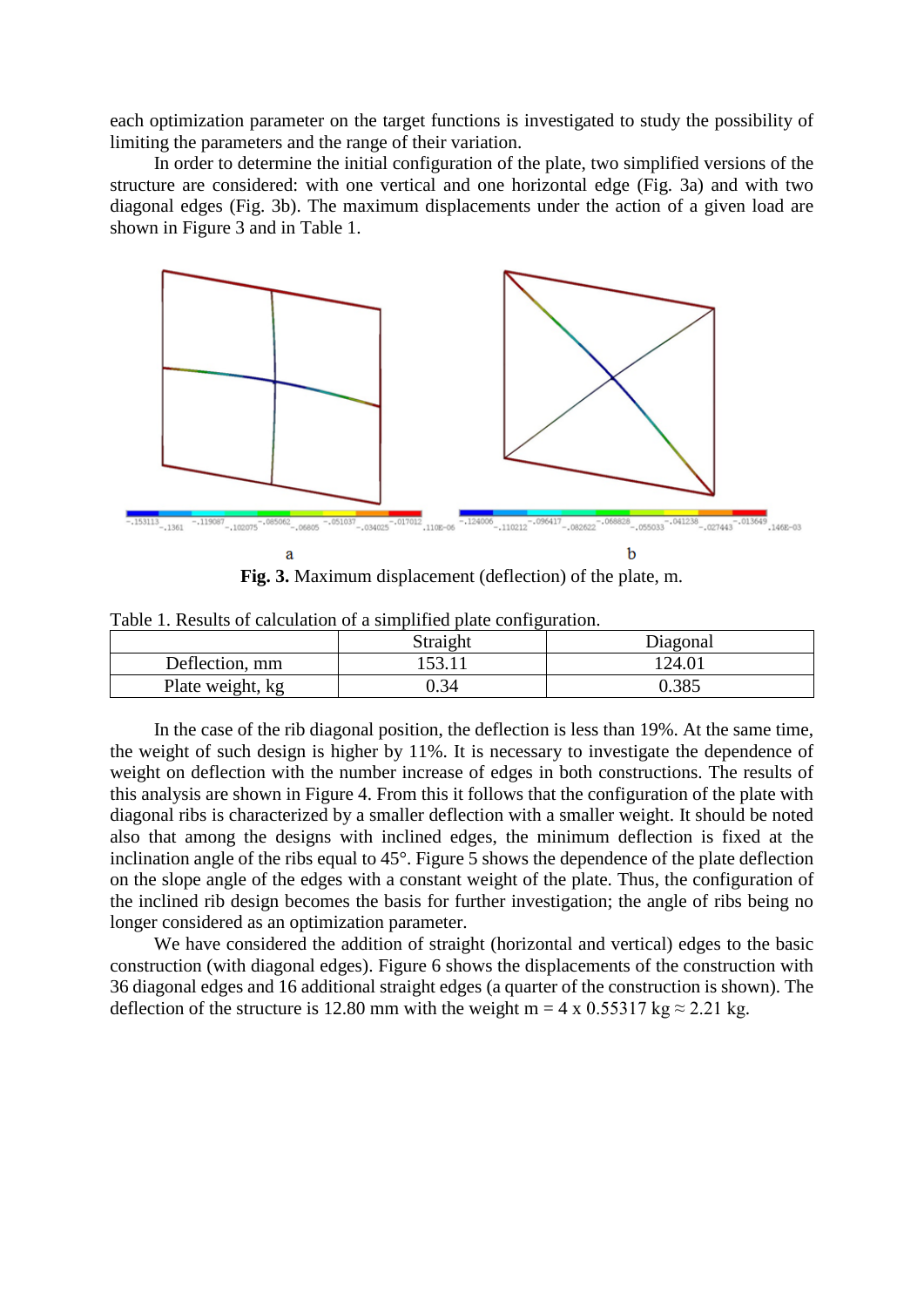

**Fig. 4.** Dependence of the deflection on the total mass of the plate for the straight and diagonal gratings.



**Fig. 5.** The dependence of the deflection of the plate on the angle of inclination of the edges to the Ox axis.



**Fig. 6.** Plate with additional horizontal ribs.

Figure 7 shows the dependence of the deflection of the structure with the increase in the number of straight edges at the fixed number of diagonal ones (36). Then we have studied the variation of the inclination angle of the ribs in the plane of the Oxy plate. For  $β = 0$ , the edges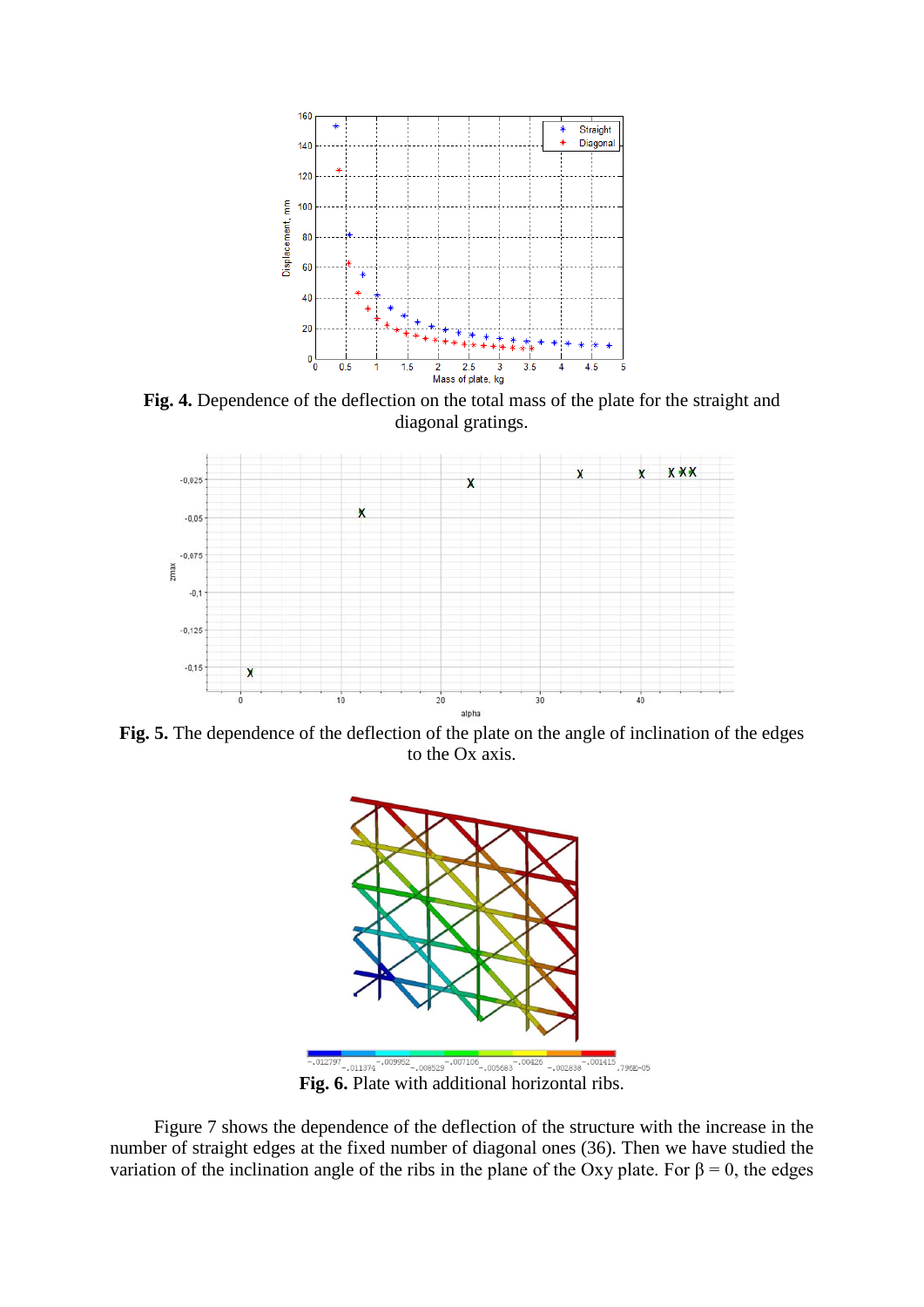are perpendicular to Oxy; the values of  $\beta$  of correspond to the inclination outward from the central edge. The central edge always remains normal to the Oxy plane; the value range  $-70 \le \beta \le 70$  being considered. In Figure 8 the dependence of the inclination angle of the ribs β to the vertical is illustrated. The dependence has a different character with decreasing and increasing β; the minimum of deflection  $(9.61 \text{ mm})$  in this range of angles is reached when  $\beta$  = -70 (Fig. 9). The dependences obtained are asymmetric, since in the constructed model the edge rotation occurs around the lines lying in the Oxy plane, but not around the midline. However, this does not affect significantly on the results. It should be noted that the structure weight increases with increasing angle  $β$ .



**Fig. 7.** Dependence of the plate deflection on the number of additional straight ribs.



**Fig. 8.** Dependence of the deflection on the inclination angle of the ribs β to the vertical.

As the result of study, it was found that by changing the inclination angle of the ribs to the plate plane and by adding additional straight ribs, it is possible to obtain a deflection much less than in the initial configuration. It is obvious that the deflection can be reduced by simply increasing the number of diagonal ribs in the structure. Nevertheless, it is necessary to determine which of these three options is most effective. Figure 10 shows the dependence of the plate deflection on the slope angle of the edges at a constant mass of the plate.

The results indicate a low efficiency of the slope of the edges to the plate normal. In addition, it is seen that with a fixed mass, the best results are achieved in case 1, with a large number of diagonal ribs. However, the first point of graph 2 for a plate with additional straight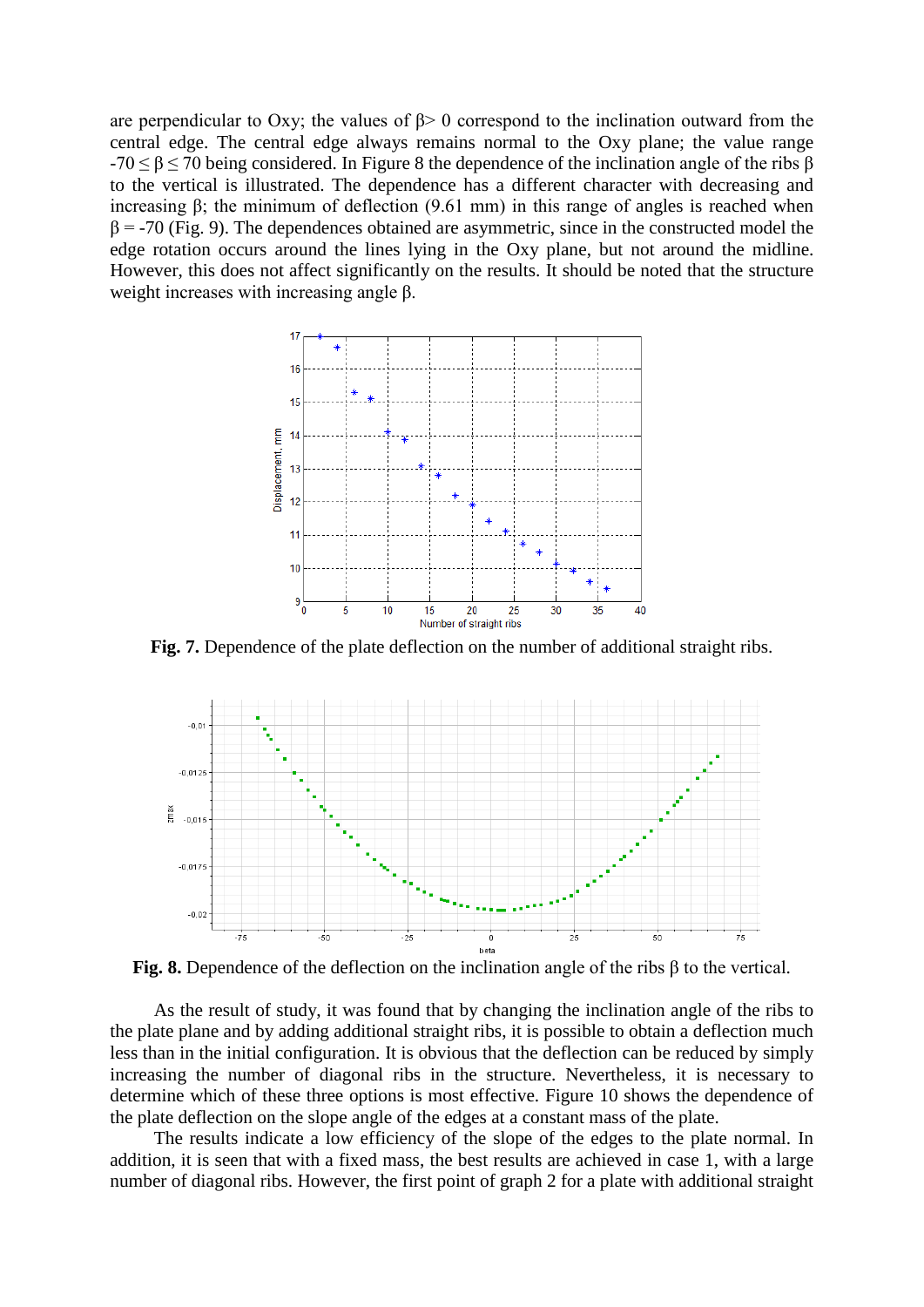edges corresponds to a smaller deflection value than in case 1 for the same mass of the plate. This point corresponds to the configuration with two straight edges passing through the plate center.



**Fig. 9.** Maximum deflection of the plate with the inclination angle of ribs -70° to the vertical in m.



Fig. 10. Comparison of the dependence of plate deflection on the mass.

The solution of the parametric optimization problem is performed in the software modeFRONTIER. The geometrical model of the plate obtained during the optimization does not meet the technical requirements of the developed 3D printer. Therefore, an alternative version of the plate was designed to meet these requirements (Fig. 11). The presented configuration of the plate satisfies the limitations on the maximum deflection specified in the technical specification when the properties of a material determined by the results of full-scale tests of the samples; with the elements of the composite structure being consistent.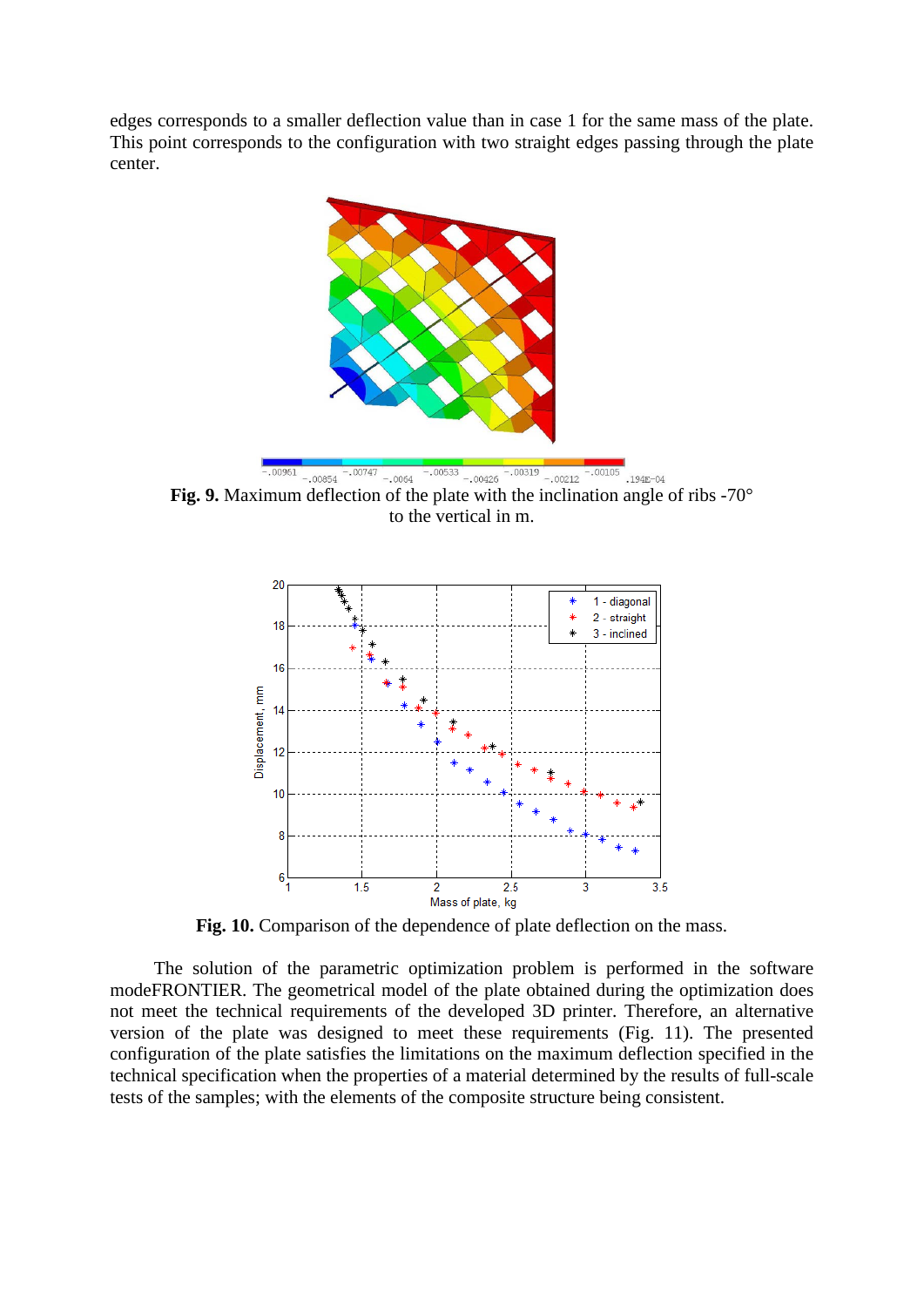

**Fig. 11.** Optimal and technologically-implemented plate configuration.

### **3. Full-scale experiment**

The resulting plate configuration was printed on a developed 3D printer. Figure 12 shows the printing process and the printed plate. Virtual tests of the plate manufactured by 3D printing method is provided by the procedure of two-level submodelling described in Ref. [1] and correspond to full-scale tests carried out by the Testing Center «Polytechtest». The developed geometric and finite element models for the testing of the plate correspond to full-scale plate, taking into account the identified defects. In Figure 13, the full-scale test and the results of virtual tests are presented. The displacement values are reasonably close being 35.5mm in the case of full-scale test and 36mm in the case of virtual test.



**Fig. 12.** 3D printed lattice structure.



**Fig. 13.** Full-scale test and virtual test of plate